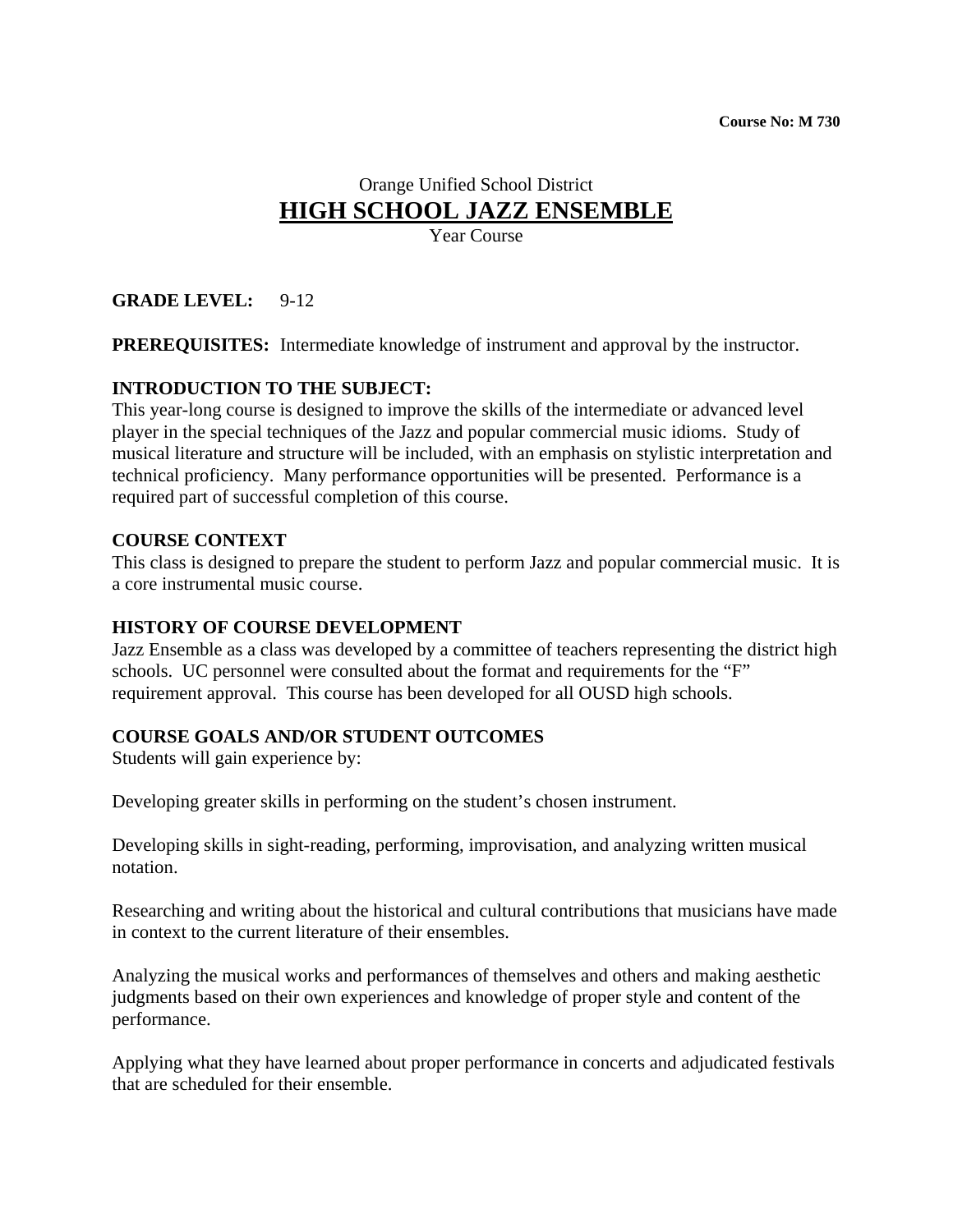#### **COURSE OBJECTIVES:**

#### **BY THE END OF THE COURSE THE STUDENT WILL BE ABLE TO:**

Students of Jazz Ensemble will be able to meet the following Music Standards, Grades 9-12 Proficient from the Visual and Performing Arts Content Standards for California Public Schools, Kindergarten Through Grade Twelve:

#### ARTISTIC PERCEPTION

*Processing, Analyzing, and Responding to Sensory Information Through the Language and Skills Unique to Music* (Standard 1.0, Grades 9-12 Proficient). *Students read, notate, listen to, analyze, and describe music and other aural information, using the terminology of music.* 

Students read an instrumental part of the instrument they play.

Students explain how the elements of music are used.

Students transcribe simple songs when presented aurally, into melodic and rhythmic notation (level of difficulty 2 or better; scale 1-6).

Students read music accurately and expressively (level of difficulty 3 or better; scale 1-6) on their chosen instrument.

Students improvise over supplied chord progressions within the context of a Jazz or popular commercial musical selection (level of difficulty 2 or better; scale 1-6).

Students will identify and explain a variety of compositional devices and techniques used to provide unity, variety, tension, and release in aural examples.

#### CREATIVE EXPRESSION

*Creating, Performing, and Participating in Music* (Standard 2.0, Grade 9-12 Proficient). *Students apply instrumental music skills in performing a varied repertoire of music. They compose and arrange music and improvise melodies, variations, and accompaniments, using digital/electronic technology when appropriate.* 

Students will play a repertoire of instrumental music from various genres, styles, and cultures with expression, technical accuracy, tone quality, and articulation in both large and small ensembles.

Students will perform music written in full Big Band and small combo formats.

Students will, at a beginning level, compose simple melodic passages using the basic elements of music.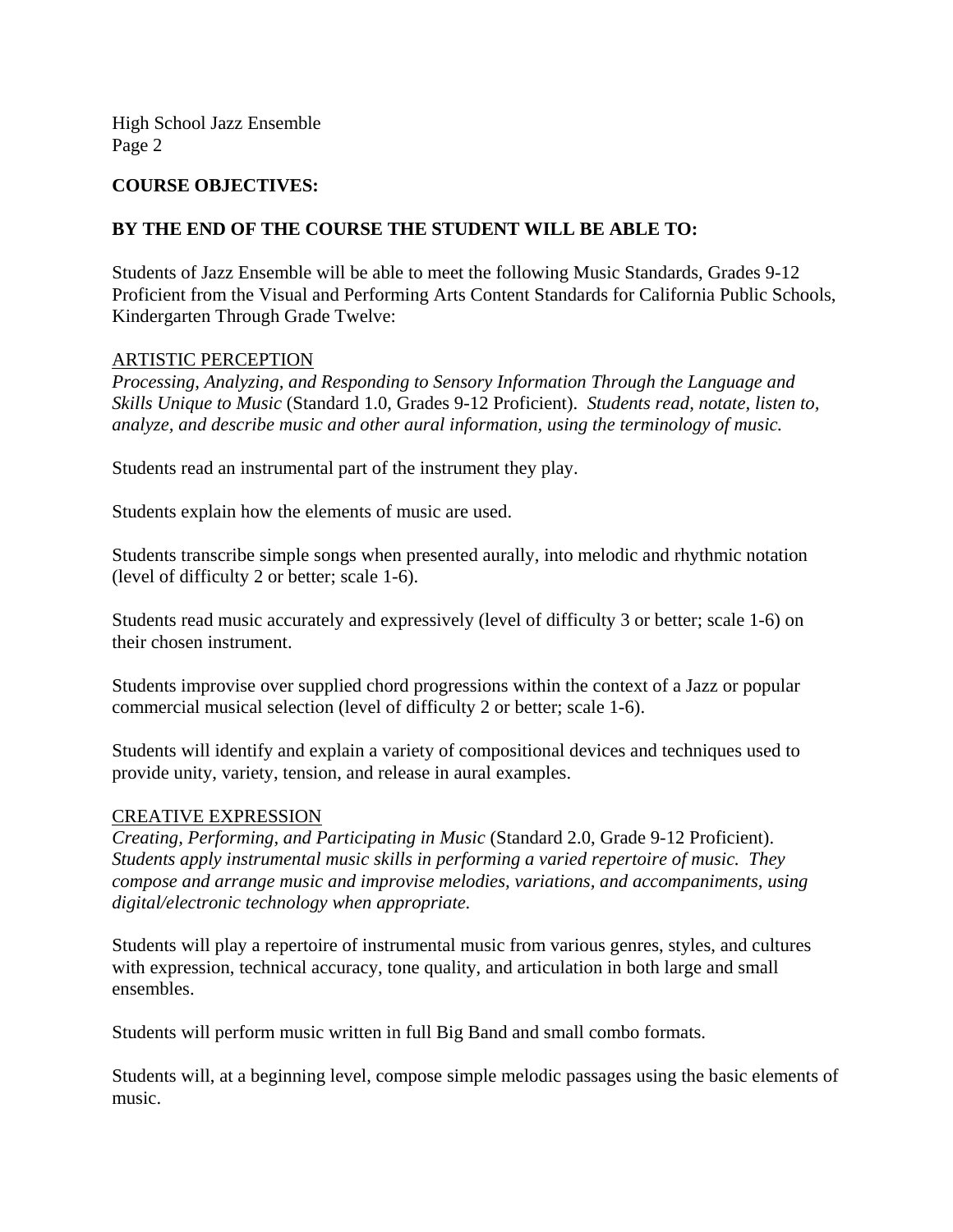Students will improvise a melodic line over a given chord progression.

### HISTORICAL AND CULTURAL CONTEXT

*Understanding the Historical Contributions and Cultural Dimensions of Music* (Standard 3.0, Grades 9-12 Proficient). *Students analyze the role of music in past and present cultures throughout the world, noting cultural diversity as it relates to music, musicians, and composers.* 

Students will, using their current repertoire, identify a music genre, trace its evolution, and cite well-known musicians associated with it.

Students will perform music from various cultures and time periods.

#### AESTHETIC VALUING

*Responding to, Analyzing, and Making Judgements About Works in Music* (Standard 4.0, Grades 9-12 Proficient). *Students critically assess and derive meaning from works of music and the performance of musicians, in a cultural context according to the elements of music and aesthetic qualities.* 

Students will develop specific criteria for making critical evaluations of the quality and effectiveness of performances, compositions, arrangements, and improvisations.

Students will, using the evaluation criteria, evaluate their own performances and the performances of others' ensembles.

Students will describe the means used to create images or evoke feelings and emotions in musical works from various cultures represented in their repertoire.

### CONNECTIONS, RELATIONSHIPS, AND APPLICATIONS

*Connecting and Applying What is Learned in Music to Learning in Other Art Forms and Subject Areas and to Careers* (Standard 5.0, Grades 9-12 Proficient). *Students apply what they have learned in music across the subject areas. They develop competencies and creative skills in problem solving, communication, and management of time and resources that contribute to lifelong learning skills. They learn about careers in and related to music.* 

Students will demonstrate an understanding of the different roles that musicians have in our culture (i.e., soloist, band/choir member, teacher, advertising, religious leader, arranger, composer, etc.).

Students will apply some aspect of his/her repertoire to another class in his/her current class schedule (i.e., song text for English, historical relationships in History, etc.).

Students will research and demonstrate an understanding of career opportunities and job functions in the field of music.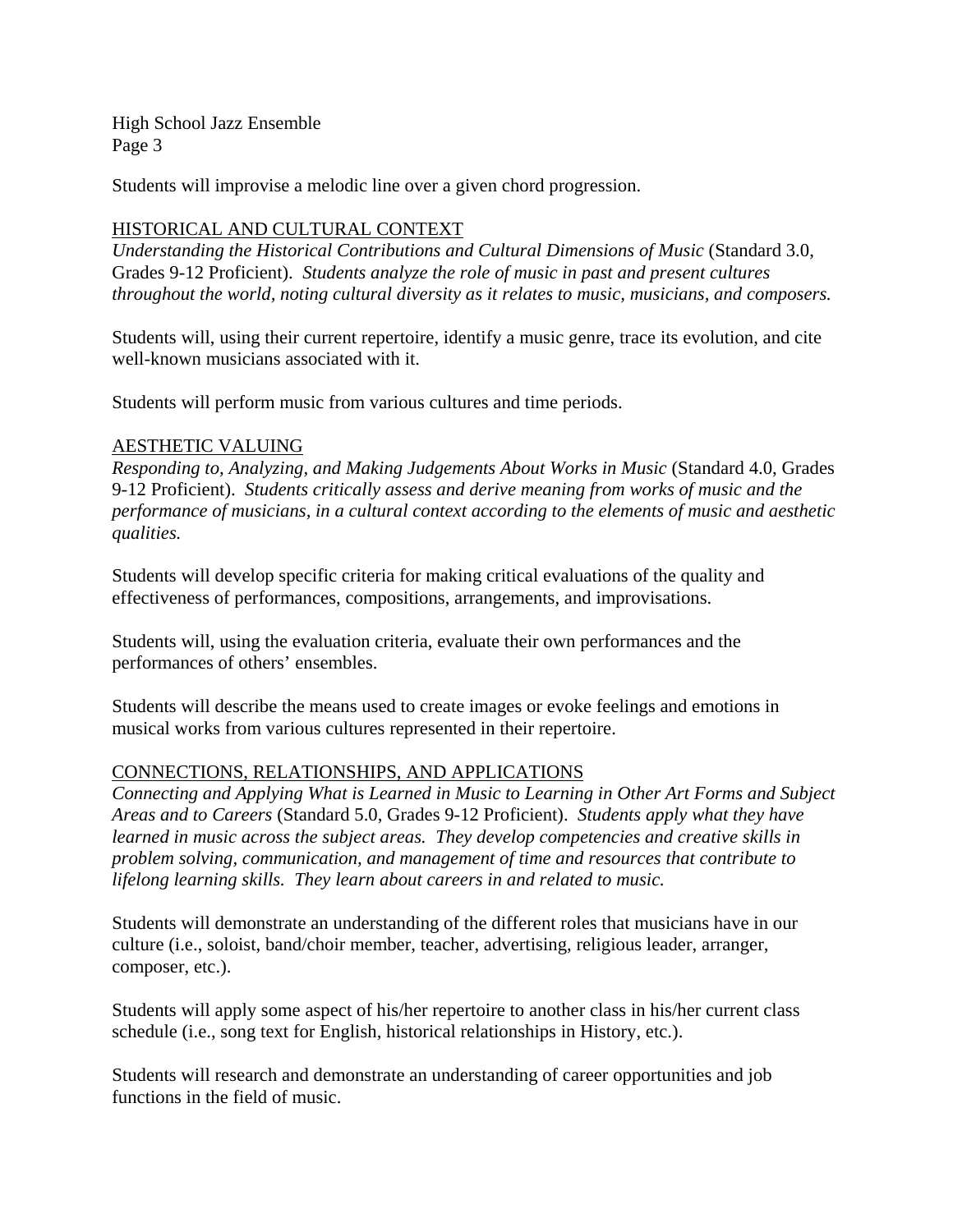# **COURSE OVERVIEW AND APPROXIMATE UNIT TIME ALLOTMENTS:**

| <u>UNIT</u> |                                                               |                   |                                                 | <b>WEEKS</b>        |
|-------------|---------------------------------------------------------------|-------------------|-------------------------------------------------|---------------------|
| I.          | Review Basics of Performance Practices and Basic Music Theory |                   |                                                 |                     |
|             | А.                                                            |                   | Basics of sound production (review/remediation) | Week 1 Ongoing      |
|             |                                                               | 1.                | Breathing: concepts and exercises               |                     |
|             |                                                               | 2.                | Posture                                         |                     |
|             |                                                               | 3.                | Position                                        |                     |
|             |                                                               |                   | Holding the instrument properly<br>a.           |                     |
|             |                                                               |                   | Proper seating/music stand placement<br>b.      |                     |
|             |                                                               | 4.                | Basics of instrument maintenance/hygiene        |                     |
|             |                                                               | 5.                | Proper playing technique on chosen instrument   |                     |
|             |                                                               | 6.                | Proper stylistic articulation                   |                     |
|             | <b>B.</b>                                                     |                   | Elements of music                               | Week 1 Ongoing      |
|             |                                                               | 1.                | Rhythm                                          |                     |
|             |                                                               | 2.                | Pitch                                           |                     |
|             |                                                               | 3.                | Harmony                                         |                     |
|             |                                                               | 4.                | Form                                            |                     |
|             |                                                               | 5.                | <b>Texture</b>                                  |                     |
|             |                                                               | 6.                | Tempo and dynamics                              |                     |
|             |                                                               | 7.                | Timbre                                          |                     |
|             |                                                               | 8.                | Articulation                                    |                     |
|             | $\mathcal{C}$ .                                               |                   | Music notation                                  | Week 1 Ongoing      |
|             |                                                               | 1.                | Reading and writing                             |                     |
|             |                                                               |                   | Transpositions<br>a.                            |                     |
|             |                                                               |                   | Note recognition<br>b.                          |                     |
|             |                                                               |                   | Rhythm recognition<br>c.                        |                     |
|             |                                                               |                   | Major, minor, and blues scales<br>d.            |                     |
|             |                                                               |                   | Modes<br>e.                                     |                     |
|             |                                                               |                   | f.<br>Chords and arpeggios                      |                     |
|             | D.                                                            | Vocabulary        |                                                 | Week 1 Ongoing      |
|             |                                                               | 1.                | Common                                          |                     |
|             |                                                               | 2.                | Uncommon                                        |                     |
|             | Ε.                                                            | Creating          |                                                 | Week 1 (Semester 2) |
|             |                                                               | 1.                | Part writing/composing                          |                     |
|             |                                                               | 2.                | Improvisation                                   |                     |
|             | F.                                                            | Listening         |                                                 | Week 1 Ongoing      |
|             |                                                               | 1.                | Compare/contrast                                |                     |
|             |                                                               | 2.                | Analyzation                                     |                     |
| II.         | Historical and Multi-Cultural: Social and Historic Influences |                   |                                                 |                     |
|             |                                                               | of Selected Music |                                                 |                     |
|             | A.                                                            |                   | Multi-cultural music contributions              | Week 5 (Semester 2) |